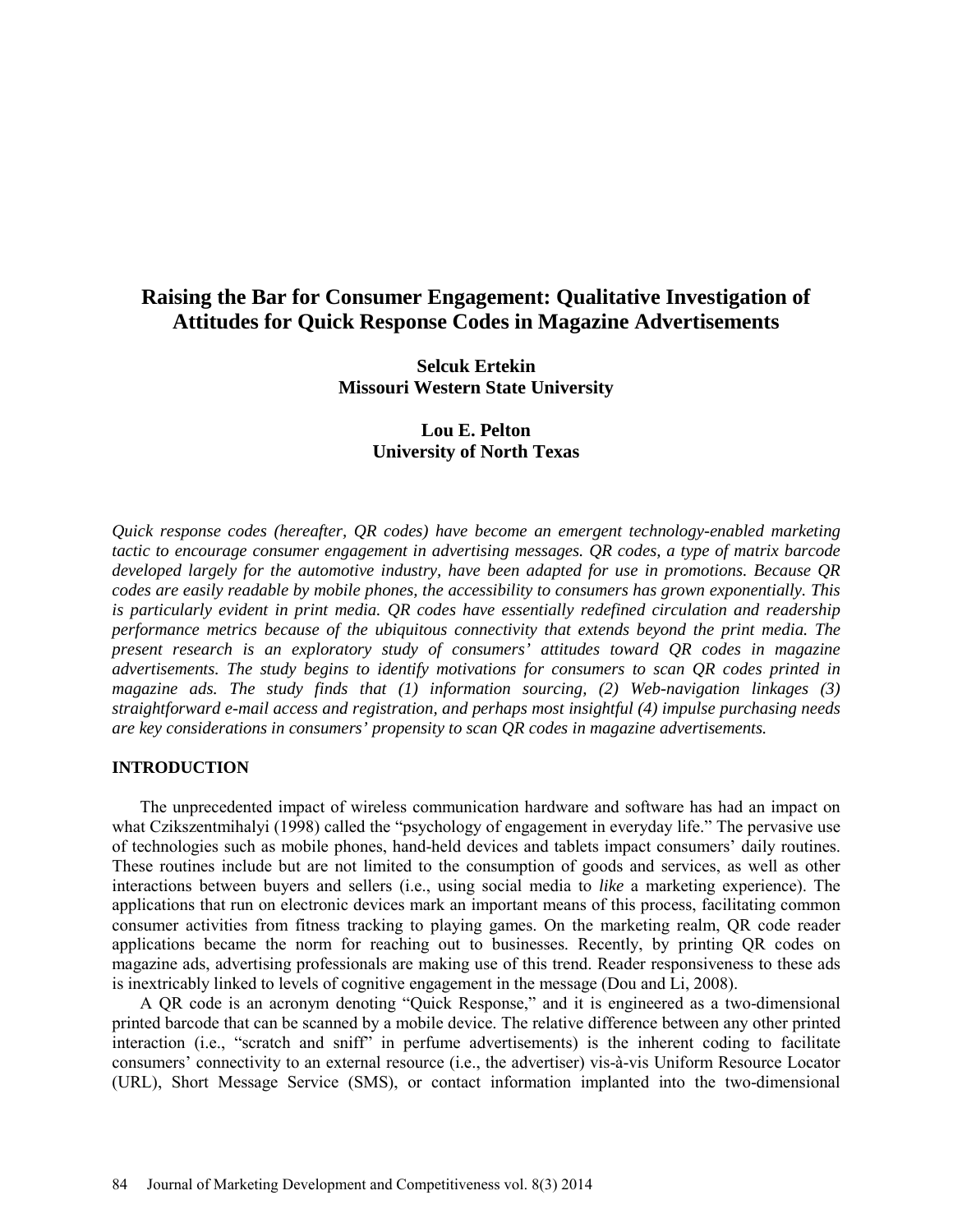platform. In short, the QR code is essentially a virtual pathway between buyer and seller, using the 2D image and the consumer's own imaging device (*eMarketer*, 2012).

When consumers scan QR codes on magazine ads, they are banded together with the advertiser, thus enabling the consumer to seek out information regarding market offerings and promotional pricing. The real-time consumer-initiated involvement with the advertiser offers an opportunity for marketers to track consumer interests and consequent buying decisions.

The growth in QR coding applications parallels the unprecedented penetration of mobile and other hand-held Internet connectivity devices. In the U.S. market, as of first quarter of 2014, a majority of mobile subscribers own smartphones. The current smartphone penetration rate of over 70 percent continues to grow every day, with 85% of recent acquirers buying smartphones when picking new handsets (Nielsen, 2014). Mobile devices are increasingly used as a retailing tool with 8 out of 10 smartphone users reporting that they have been assisted by their mobile phones while shopping (eMarketer, 2014; Aisle411, 2014). Hence, the usage of QR codes in advertising is apace with these trends. Specifically, nearly two out of five Americans between 18 to 24 years old and 36% of Americans between 25 to 34 years old reports having scanned one or more QR codes from a magazine (*eMarketer*, 2013). Also, a recent inclination is that people who are QR code scanners are older. Fifty-seven percent of people who are QR code scanners in the first quarter of 2013 were aged 35 and older, up from 41% a year earlier. The 45-54 and 55+ groups represent rapidly growing proportions of people who are QR code scanners (*Marketing Chart*s, 2013).

Overall, the number of QR code users is on the rise because the society is more welcoming of technology than ever before. Innovations such as QR codes in magazine ads has a place in the mainstream consumer culture with the potential to become an indispensable part of consumers' day-to-day browsing habits.

#### **Literature Review**

There is a dearth of marketing and allied social science research attention afforded to this prevalent technology. The scant literature to date focuses largely on the technological aspects of the QR coding, and its ensuing uses in product tracking, merchandise identification and supply chain management. Accordingly, there is a paucity of research investigating the users' attitudes and attributions; and purchase intentions, resulting from engagement in QR coded advertisements. One of the singular studies addressing behavioral aspects of QR coding investigated the effectiveness of QR code campaigns in Japan (Okazaki, Navarro and Campo, 2013). The major research gap in this study was the broad context: the exploratory study did not address any particular medium, disregarding the relevant differences between the imaging devices used and the attitudes toward the promotion.

Watson, McCarthy and Rowley's (2013) study looked at consumer attitudes toward mobile marketing with particular foci devoted to QR codes among consumers residing in the United Kingdom. They found that QR codes have considerable potential to supersede text-based mobile marketing communications. They also found that QR codes assist organizations to overcome consumers' negative attitudes towards mobile marketing communications. According to Watson, McCarthy and Rowley (2013), consumers feel more in control when using QR codes and thereby respond more positively to them than SMS marketing methods. Especially germane to the present research, the authors found that two most scanned media are magazines and outdoor media.

A study that looked at QR codes particularly in print advertising was conducted by Rajendra and Hemant (2013). They found that consumer goods marketers are the principal group that are deploying QR codes, and that the majority of QR codes are used for informative purposes rather than incentives. They also found that both the offline and online applications of QR codes in print advertising are feeble. However, this study was conducted in India. Due to different technology diffusion rates in India compared to other countries in the world, the results may not readily be extended to higher income markets like United States.

Sago's (2011) exploratory assessment of college students' actual behaviors (e.g., engagement with QR-coded advertisements) and ostensible outcomes (e.g., effectiveness of the advertisements) illuminated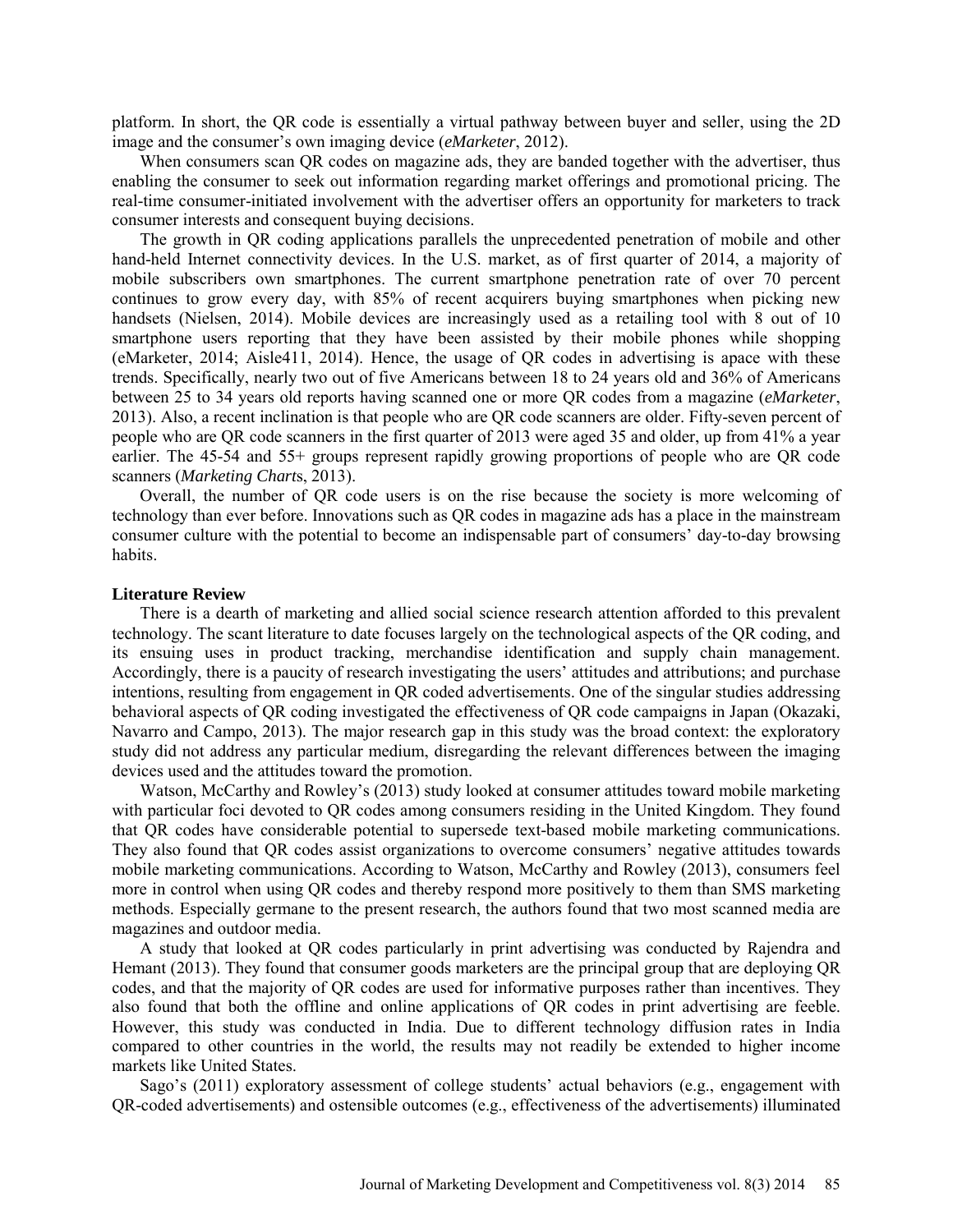the importance of QR-coded advertisements and the need for further research. At the same time, it appeared to foster a prevailing assumption among social science researchers: the notion that young, college-aged consumers constituted an appropriate sampling design. The respondent profile in this noteworthy article is inconsistent with actual usage rates for QR-coded advertisements. The focal market is much older, has greater spending power and possesses a multifaceted choice set in comparison to their younger counterparts. The stereotypical young, techno-savvy consumer often characterized as Generations Y and Z are not consistent with the actual users, buyers and payers of goods and services with QR-coded advertisements. These consumers tend to be part of the Generation X and Baby Boomer generations. Their attitudes toward advertisements involve greater cognitive engagement, and they have had greater experience searching, selecting and buying branded market offerings than younger consumers. In the domain of the QR-coded advertisement, the actual adoption of technology is largely among more mature, experienced consumers (Nielsen, 2013). Yet, the technology adoption models have not been widely applied to the primary target market. Accordingly, market data suggests greater research attention should be given to the more mature consumer market segments to consumers' adoption of QR-coded advertisements.

As evidenced in the preceding literature, motivation theory has been the fundamental framework used in attempting to assess consumers' attitudes toward QR-coded advertisements. Consistent with this practice, Japanese consumers' use of and attitudes toward QR-coded advertisements were studied by Okozaki, Li and Hirose (2012), and they cited the smaller market size and suggested that North American consumers warranted greater research attention on this topic because of the competitive density and QRcoded advertising penetration rates.

While most of the research to date is grounded in motivational theory, there is a notable exception. Recently, Petty and Cacioppo's (1986) dual processing theory known as the elaboration likelihood model (ELM) was used to describe how attitudes toward QR-coded advertisement attitudes are formed and changed. Narang, Jain and Roy (2012) introduced ELM to this stream of research; however, they also limited their sample toward Generation Y and Generation Z consumers; their respondents were between the ages of 18 and 26 years-old who resided in India.

An intensive review of the marketing literature recognizes the inadequate research investigations of American consumers' attitudes toward QR-coded advertisements, and their actual engagement with the virtual pathways facilitated through this 2D matrix. The present research fills this gap, utilizing a qualitative research methodology to critically explore American consumers' attitudes toward and engagement with QR-coded magazine advertisements. The qualitative approach attempts to foster a richer understanding of this technological phenomenon in American consumers' everyday life. Given the extraordinary adoption of diffusion rates of linkages between two-dimensional printed labels and the virtual connectivity to resources via the Internet, we specifically frame the research in a single medium to isolate the focal domain.

There exists extensive support for the penetration and usage rates among American consumer. They indicate a greater familiarity with the scanning process of QR codes in printed media and on the Web (*eMarketer*, 2013). The focal medium, magazines, was selected based on two rationale. First, we wanted to select a print medium in which there existed a high likelihood of readership. Readership rates for magazines are far more stable than newspapers and other print media. Also, magazines boast a higher rate of QR-coded advertisements than many other media. The research also addresses the problematic and limited sampling domain on young consumers. Accordant with actual market data, we conducted focus groups with a more representative set of participant. The resulting respondents were pooled based on a qualifying question indicating their understanding of and engagement with QR-coded magazine advertisements. This demographic distinction is a marked departure to more adequately address the users and buyers of QR-coded advertised market offerings.

The structured focus group setting used discussion platforms that were pre-tested by expert panelists to ensure that it evoked responses toward the research objective of assessing the participants' attitudes toward QR-coded advertisements in magazines. The focus group participants can be described as "mainstream consumers" with both awareness of and experience with the QR-coding. Based on market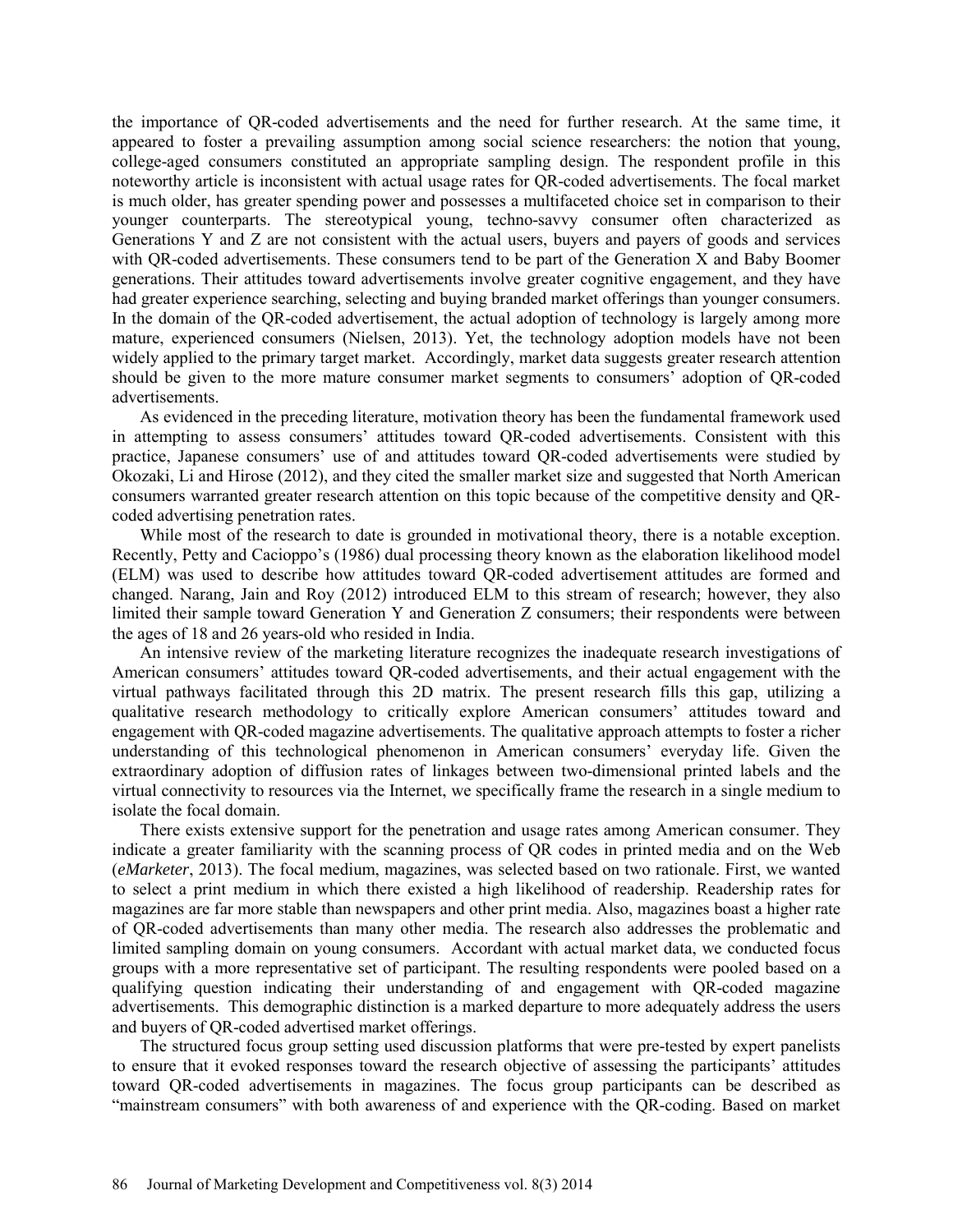data, an attempt was made to recruit participants who had a willingness to share their attitudes and actual usage of QR-coded advertisements, specifically those in magazines. The participants in the study represent a techno-savvy, mature consumer market segment that is aligned with our research objective.

### **METHODOLOGY**

We chose qualitative research for our methodology because it has several advantages over quantitative research for our research question. According to Kelinger and Lee (2000), qualitative research may facilitate participants' likelihood toward behaving naturally and hence makes real-world observations of group interactions possible. This is particularly suitable for delving into the investigation of the diffusion of innovations such as QR codes on magazine ads. The reasoning lies within the fact that the diffusion of innovations is an essentially group phenomenon.

We began our sessions with three introductory questions (I1, I2, I2p1) and collected verbal data on a list of open-ended, primary questions in three focus group sessions. We kept the order of questions identical in order to preserve consistency. Moderators audio taped their sessions. They later transcribed it and added a digest of their observations of social interaction. This helped fulfill Creswell's (2009) suggestion that a qualitative procedure, in essence, reports the results with descriptions and themes for the data.

Our questions were aimed at probing into three components of consumer attitudes: cognitive, social and behavioral in addition to consumer notion of stereotypical QR code applications' users (G1). We finished our questionnaire by asking for consumer product improvement recommendations (SFI1, SFI2). The extensity of behavioral component of attitudes were defined as: future usage intentions (BA6) and frequency of usage (BA2), impact of ability to scan on product purchase (BA1, BA4), and general usage (BA3, BA5). The dimensions of cognitive attitudes consisted of: ease of use (CA1), security, (CA3, CA3p) usefulness (CA2, CA4, CA5, CA6), and general cognitive attitudes (CAG1).

The questions used in Sessions A, B and C as well as the number of respondents and age is given in Tables A, B and C respectively. The moderators were admonished to ask probing questions whenever they identify a consensus or disagreement on any given question to dig deeper into reasoning. There were no probing questions on Session A. On Sessions B and C, (I2p2, STI2p1, STI2p2) and (SFI2p) were added as probing questions respectively. On Session C (SIT1) was modified to (SIT1M) in order to enhance respondents' comprehension and questions (I2p1, CAG1) were omitted (Table 3).

### **ANALYSIS AND RESULTS**

There were 19 study respondents from the target demographic in our sample with the demographic details provided on Table 4. All respondents own a device that can scan QR codes. More than half of the participants scanned a QR code on a magazine ad before the sessions, and remaining learned more about them during the sessions. Trained moderators selected from college business majors taking their independent research class conducted the sessions in a mid-size city in Midwest between the months of June through October in 2013. The respondent participation was voluntary.

There was a near consensus that it is simple to use QR codes on magazine ads  $(91\%$  agreement – CA1). In Session A, Kevin argued that if the product in the ad interested him, then the QR code on the ad is more attractive. Gene concurred with this statement in Session B. Travis is session B added that once a new magazine comes out, he is more likely to scan the codes in it. Respondents agreed that ease of information access about the products and ease of registering with the business attracts them to QR codes on magazine ads. They also mentioned that promotions such as coupons, fun things like games and winning something, and interactivity with the business for discounts are very attractive (CAG1).

Most respondents indicated that they are more likely to purchase a product if they are able to scan an ad in a magazine about it. This was more evident in Sessions B and C where almost all respondents agreed with this statement. Only 17% of the respondents indicated that scanning a QR code on a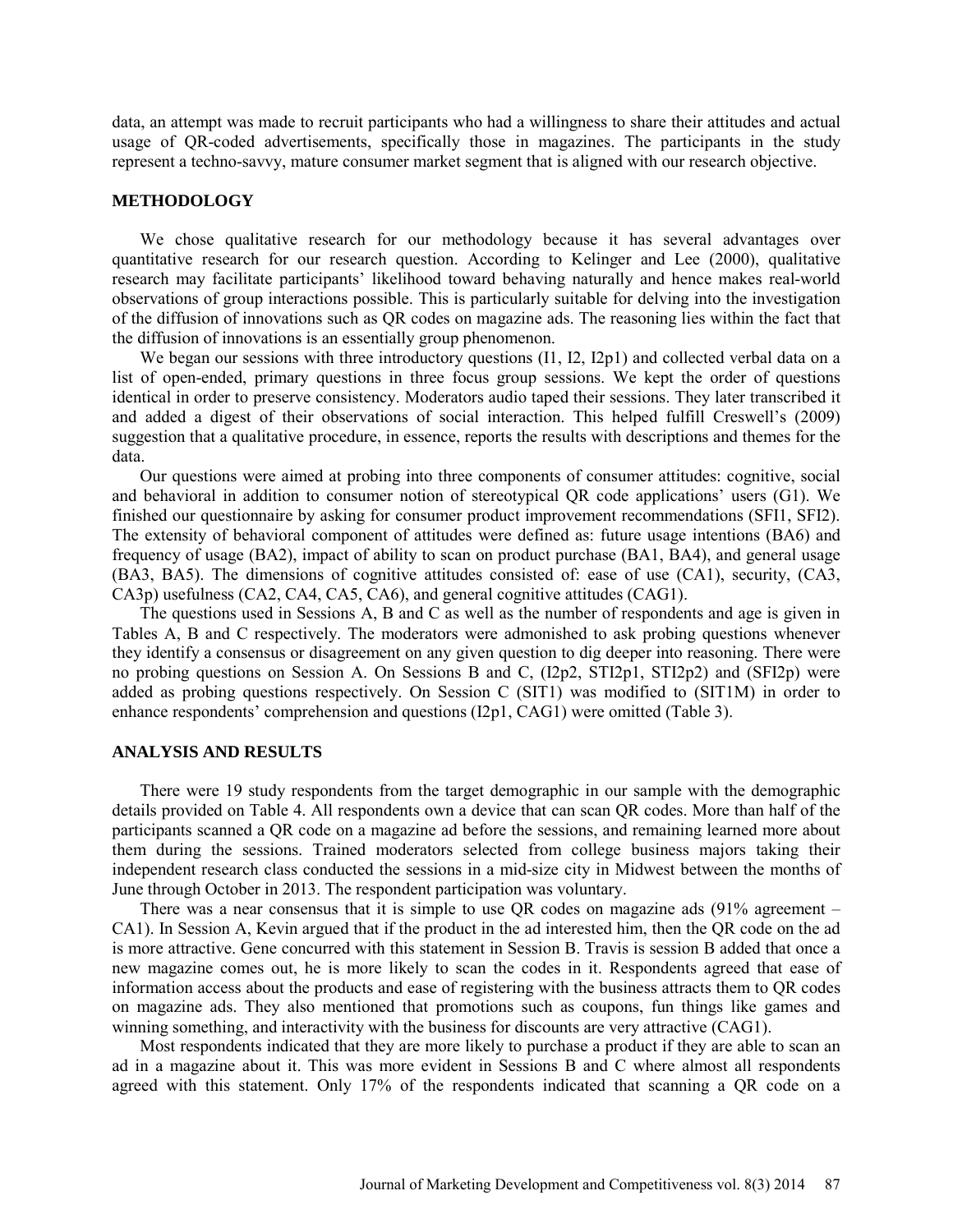magazine ad would not have an impact on their purchase intentions (BA4). Overall, most respondents stated that they would purchase a product through scanning the QR code in a magazine ad (BA1).

Consumers revealed that they are more likely to scan the QR codes in magazine ads at restaurants, doctor's office, and when they receive their new magazine with a chance to win free items (SIT1). Consumers on all sessions agreed that they are not always on the lookout for a QR code in a magazine ad to scan (BA3), even though some have noticed them. Consumers characterized promotions such as coupons, discounts, free items and deals as the most useful elements of QR codes on magazine ads (58% of the respondents). Second most useful aspect that was mentioned (42% of the respondents) was the ease, speed, and convenience of information (CA4). In session C, Samantha stated that "it's more efficient (information) that way because it's fresh in your mind and you are obviously looking at it right then". This statement received approval from all respondents in Session C. Respondents in general agreed that QR codes on magazine ads are useful to people who are interested in the products and who want to know more about their utility (CA2). However both in Sessions A and B, respondents noted that, for nonmagazine readers, QR codes in magazine ads are not useful in this regard (CA2).

Almost all consumers indicated that security of their personal information is a concern to them (CA3p). Getting spam e-mails, security of mobile internet connection with credit card data and selling of personal information were major considerations (CA3). However, in session B, there were some respondents who were not worried about security because they had ordered many things online and they haven't had any problems. Also, on Session C, a few respondents stated that they are not concerned about security, provided that the QR code in question belongs to a product of a well-known business.

The respondents indicated that there are some problems with the information provided by some codes. Problems about information include; not enough information, not the right information, or boring information; such as merely a link to a corporate website. Kevin in session A added that accessibility to the magazine itself may be a problem for some consumers who seek specific information about a particular product (CA5).

Consumers highlighted several points about QR codes on magazine ads that can positively affect consumer behavior. In Session B, Katie suggested that it will increase the amount that consumers interact with companies and their favorite products by encouraging communication. In Session C, Samantha added that it is a cost efficient way for companies to increase consumer interaction since businesses already pay for the ad itself. Respondents believed that it will make it easier for consumers to buy products and increase the sales for businesses. On the negative side, several respondents argued that consumers need to know more about the QR codes on magazine ads. They pointed at the need for marketing efforts aimed at educating consumers on their utility. They argued that this would help consumers to consistently use them (BA5).

Respondents had several suggestions for improvement. First they indicated that in order to make QR codes on magazine ads more accepted and used by consumers, there is a need for providing consumers with attractive promotions such as coupons for free items and interesting games. This issue was brought up on all sessions and agreed upon by all respondents in Sessions A and B. Secondly, respondents stated that there is a need for better promotion of the QR codes in the magazine ads itself. Some consumes do not fully know how to use them and their utility (SFI1).

In terms of situational influences, Kevin in Session A indicated the efficiency of QR codes in magazine ads make them helpful when a consumer has the urge to make an impulse purchase on an item that they liked in an ad, such as a pair of jeans. However, according to Kevin, this requires that the code takes customers to a website that allows them to make the purchase. The motivation to save money is another situational factor mentioned by several respondents, provided that promotions are available in the code. Finally, the need for quick information is another situational factor that is facilitated by QR codes on magazine ads, especially when a nearby computer is not available (SIT2).

On all sessions, mothers or parents who are looking for coupons or discounts were mentioned as the typical user of QR codes in magazine ads. On Session B, people between the age ranges of 20 to 55 and especially people who read magazines a lot, such as college students, were mentioned as the typical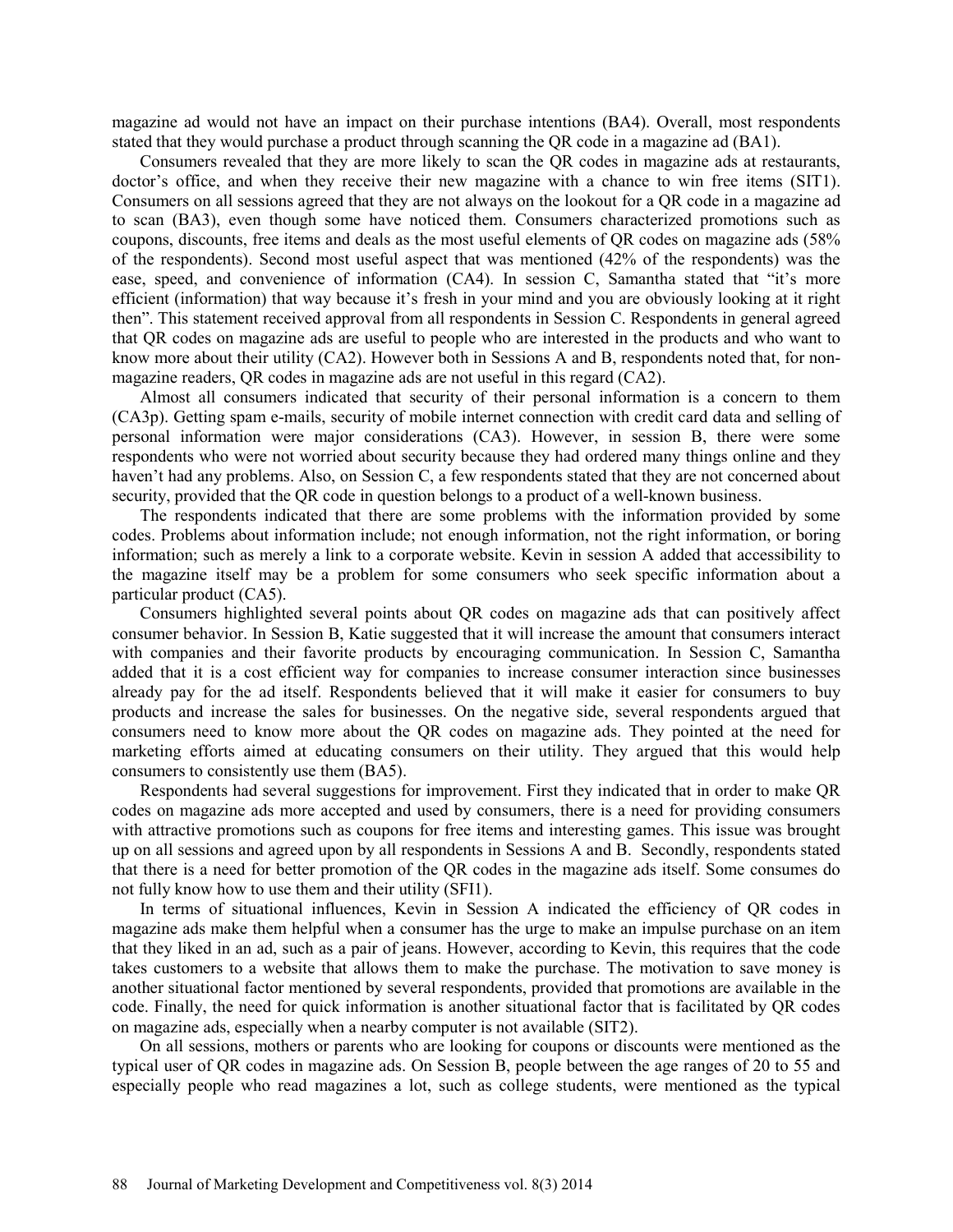consumers. On Session C, the typical user was thought to be consumers who are specifically seeking a product with a need to sign up for it (G1).

Overall, the attributes that are most important to consumers about QR codes on magazine ads were: the code getting them some kind of promotion (such as coupons, discounts, free shipping, games, contests, or any other thing that is entertaining about the company); the code taking them to a useful link and providing them relevant information; the code bringing them quick access to e-mail lists to sign-up, in case they need to remain in touch with the company for a special product; the code providing them the ability to see customer reviews about the product; and the code allowing them to make an impulse purchase with a secure connection (CA6). Consumers almost as a whole agreed that they would use QR code readers in the future (BA6).

#### **DISCUSSION**

Our qualitative investigation of consumer attitudes for QR codes focused on print advertising medium and specifically American consumers. Our objective was to fill the gap in the literature on this important issue. Qualitative research helps uncover primary drivers of consumer behavior with reference to specific issues. This information can later be used in order to construct hypothesis for future empirical studies (Burns and Bush, 2010). Thus, our analysis revealed that ease of information access and entertaining promotions were very attractive about QR codes in magazine ads. Consumers also agreed that their propensity to make an actual purchase increases if they are able to scan a QR code on a magazine ad that they are interested in.

Our respondents indicated that QR codes help increase consumers' engagement with the business and its product offering through the magazine ads. Sourcing information by quick web-navigation linkages, and practical e-mail access and registration helps interested consumers to stay in touch with the company, especially in regards to a special product. The motivation to save money, effort and time seemed to surface on QR code usage by the efficiency and practicality offered by its functionality. QR codes on magazine ads are also liked due to its potential to aid impulse purchases. Finally, consumers pointed at a concern for information security and information relevance as recommendation for improvement.

The results of this analysis indicates that future research on this topic hone on consumer deal proneness, innovativeness, ad medium effectiveness, need for information security and its effect on consumer behavioral intentions to scan QR codes in magazine ads. It would also be advised to examine how impulse purchases and ad involvement would relate to presence of QR codes on magazine ads.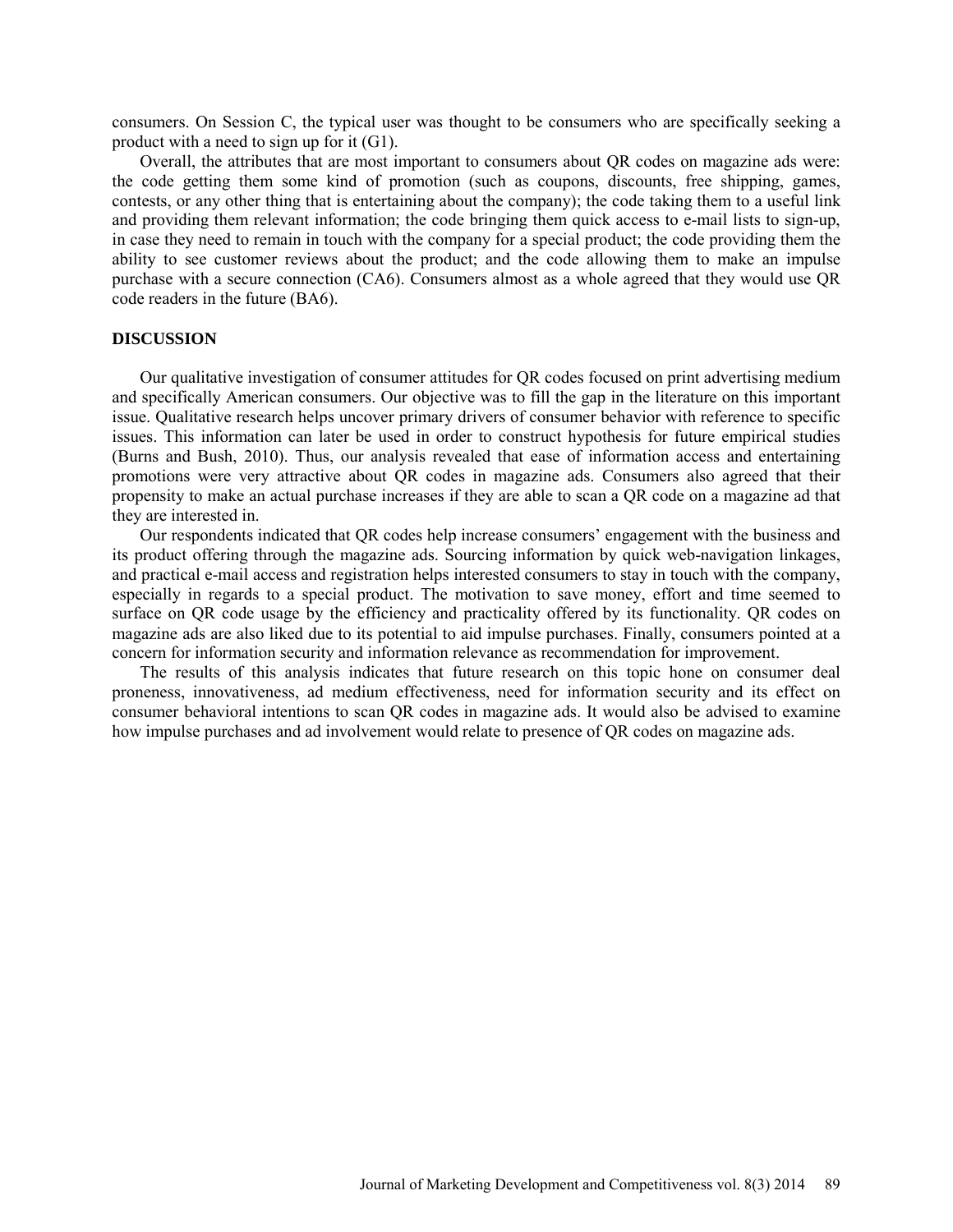|                                                                                                                   | Number of   | Average |
|-------------------------------------------------------------------------------------------------------------------|-------------|---------|
| Questionnaire Items                                                                                               | Respondents | Age     |
|                                                                                                                   | 6           | 26.3    |
| I1: Do you have a phone able to scan QR codes in magazine ads?                                                    |             |         |
| I2: Have you ever scanned QR codes in a magazine ad?                                                              |             |         |
| I2p1: What was the name of the product and name of the application that                                           |             |         |
| you used to scan the QR code in magazine ad?                                                                      |             |         |
| CA1: How difficult was it to scan the QR code in a magazine ad?                                                   |             |         |
| G1: Who do you think is the typical user of QR codes in magazine ads?                                             |             |         |
| CA2: How useful are QR codes in magazine ads?                                                                     |             |         |
| BA1: Would you purchase a product through scanning the QR code in<br>magazine ads?                                |             |         |
| CA3: Are you comfortable providing personal information to link if the QR<br>code in magazine ads directs you at? |             |         |
| CA3p: Would security be a concern for you?                                                                        |             |         |
| BA2: How often are you likely to scan QR codes in magazine ads?                                                   |             |         |
| CAG1: What attracts you to QR codes in magazine ads?                                                              |             |         |
| SIT1: Where are you most likely to scan QR codes in magazine ads?                                                 |             |         |
| BA3: Do you actively look for QR codes on magazine advertisements?                                                |             |         |
| BA4: Are you more likely to purchase a product if you first scan an ad                                            |             |         |
| about it with a QR code on a magazine?                                                                            |             |         |
| CA4: What is most useful to you about QR codes in magazine ads?                                                   |             |         |
| CA5: What is a major concern to you about QR codes in magazine ads?                                               |             |         |
| BA5: How do you think QR codes in magazine ads will affect consumer<br>behavior?                                  |             |         |
| SFI1: Do you have any suggestions for improvement for QR codes in                                                 |             |         |
| magazine ads?                                                                                                     |             |         |
| SIT2: In which situations is a QR code in a magazine ad useful?                                                   |             |         |
| CA6: What attributes of QR codes in magazine ads are most important to<br>you?                                    |             |         |
| BA6: Would you use QR codes in magazine ads in the future?                                                        |             |         |
| SFI2: What features would you like to see in a QR Code in a magazine ad?                                          |             |         |

# **TABLE 1 SESSION A QUESTIONS LIST**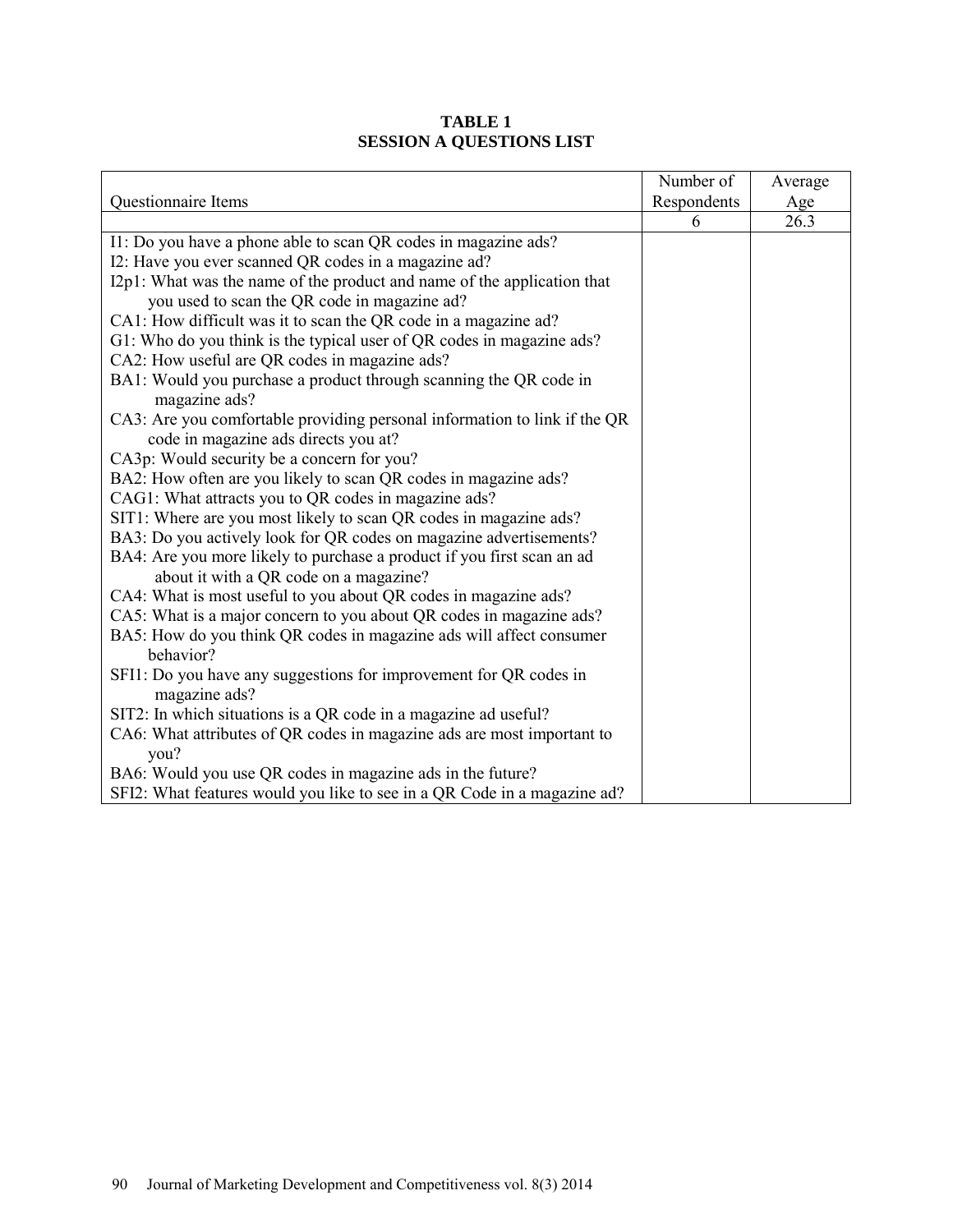|                                                                                         | Number of   | Average |
|-----------------------------------------------------------------------------------------|-------------|---------|
| Questionnaire Items                                                                     | Respondents | Age     |
|                                                                                         | 9           | 37.1    |
| I1:Do you have a phone able to scan QR codes in magazine ads?                           |             |         |
| I2: Have you ever scanned QR codes in a magazine ad?                                    |             |         |
| I2p1: What was the name of the product and name of the application that                 |             |         |
| you used to scan the QR code in magazine ad?                                            |             |         |
| I2p2: How would you estimate the usefulness of QR codes?                                |             |         |
| CA1: How difficult was it to scan the QR code in a magazine ad?                         |             |         |
| G1: Who do you think is the typical user of QR codes in magazine ads?                   |             |         |
| CA2: How useful are QR codes in magazine ads?                                           |             |         |
| BA1: Would you purchase a product through scanning the QR code in<br>magazine ads?      |             |         |
| CA3: Are you comfortable providing personal information to link if the QR               |             |         |
| code in magazine ads directs you at?                                                    |             |         |
| CA3p: Would security be a concern for you?                                              |             |         |
| BA2: How often are you likely to scan QR codes in magazine ads?                         |             |         |
| CAG1: What attracts you to QR codes in magazine ads?                                    |             |         |
| SIT1: Where are you most likely to scan QR codes in magazine ads?                       |             |         |
| BA3: Do you actively look for QR codes on magazine advertisements?                      |             |         |
| BA4: Are you more likely to purchase a product if you first scan an ad                  |             |         |
| about it with a QR code on a magazine?                                                  |             |         |
| CA4: What is most useful to you about QR codes in magazine ads?                         |             |         |
| CA5: What is a major concern to you about QR codes in magazine ads?                     |             |         |
| BA5: How do you think QR codes in magazine ads will affect consumer                     |             |         |
| behavior?                                                                               |             |         |
| SFI1: Do you have any suggestions for improvement for QR codes in<br>magazine ads?      |             |         |
| SIT2: In which situations is a QR code in a magazine ad useful?                         |             |         |
| SIT2p1: If you were to come up with your own QR code scanner,<br>what would it be like? |             |         |
| SIT2p2: If you were to create your own QR code, what would it be<br>for?                |             |         |
| CA6: What attributes of QR codes in magazine ads are most important to<br>you?          |             |         |
| BA6: Would you use QR codes in magazine ads in the future?                              |             |         |
| SFI2: What features would you like to see in a QR Code in a magazine ad?                |             |         |

# **TABLE 2 SESSION B QUESTIONS LIST**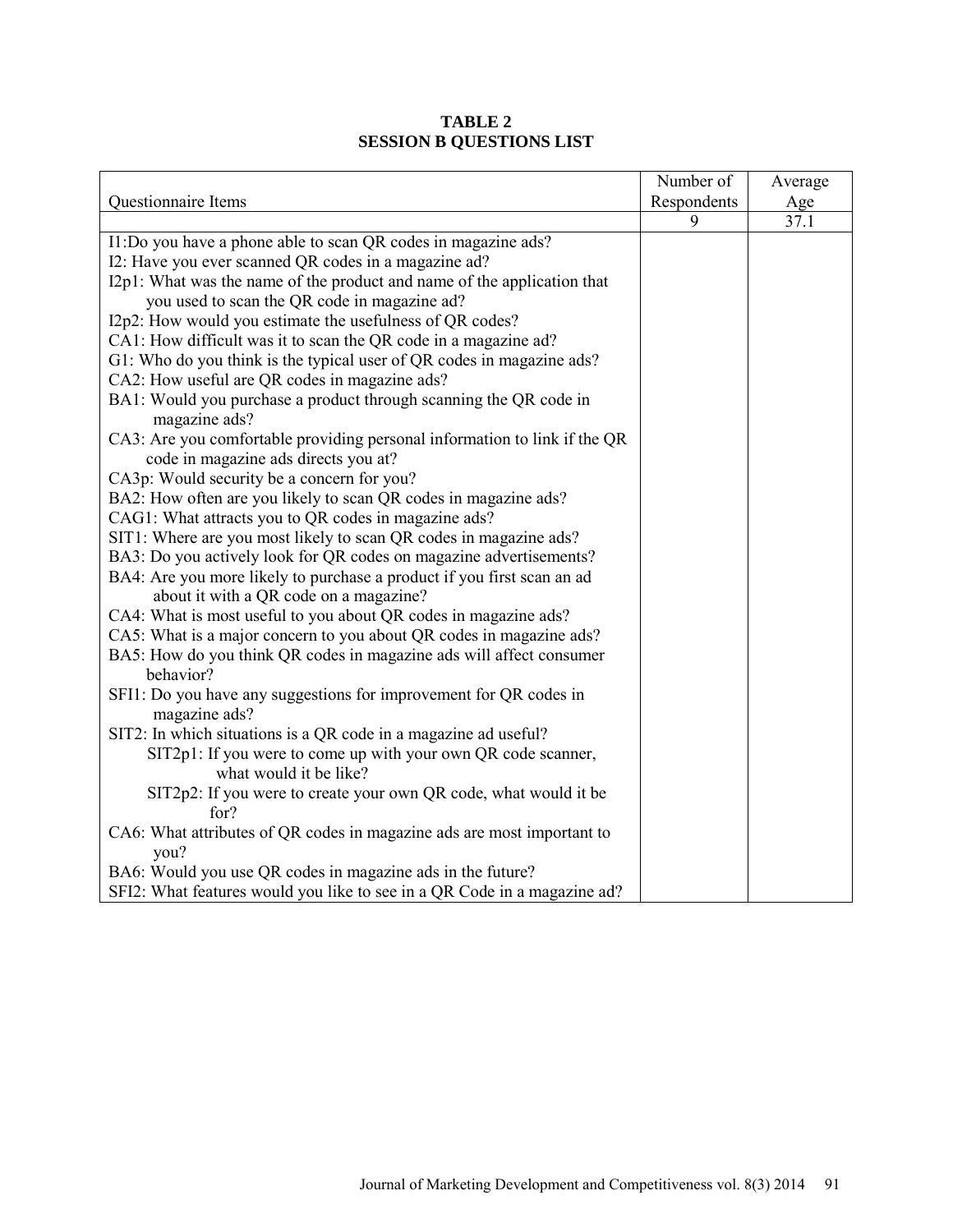|                                                                                    | Number of   | Average |
|------------------------------------------------------------------------------------|-------------|---------|
| Questionnaire Items                                                                | Respondents | Age     |
|                                                                                    | 4           | 21      |
| I1: Do you have a phone able to scan QR codes in magazine ads?                     |             |         |
| I2: Have you ever scanned QR codes in a magazine ad?                               |             |         |
| CA1: How difficult was it to scan the QR code in a magazine ad?                    |             |         |
| G1: Who do you think is the typical user of QR codes in magazine ads?              |             |         |
| CA2: How useful are QR codes in magazine ads?                                      |             |         |
| BA1: Would you purchase a product through scanning the QR code in                  |             |         |
| magazine ads?                                                                      |             |         |
| CA3: Are you comfortable providing personal information to link if the QR          |             |         |
| code in magazine ads directs you at?                                               |             |         |
| CA3p: Would security be a concern for you?                                         |             |         |
| BA2: How often are you likely to scan QR codes in magazine ads?                    |             |         |
| SIT1M: Would you scan them at a place like Walmart or would you look               |             |         |
| for somewhere to scan them, like a store to see if they have any?                  |             |         |
| BA3: Do you actively look for QR codes on magazine advertisements?                 |             |         |
| BA4: Are you more likely to purchase a product if you first scan an ad             |             |         |
| about it with a QR code on a magazine?                                             |             |         |
| CA4: What is most useful to you about QR codes in magazine ads?                    |             |         |
| CA5: What is a major concern to you about QR codes in magazine ads?                |             |         |
| BA5: How do you think QR codes in magazine ads will affect consumer                |             |         |
| behavior?                                                                          |             |         |
| SFI1: Do you have any suggestions for improvement for QR codes in<br>magazine ads? |             |         |
| SIT2: In which situations is a QR code in a magazine ad useful?                    |             |         |
| CA6: What attributes of QR codes in magazine ads are most important to             |             |         |
| you?                                                                               |             |         |
| BA6: Would you use QR codes in magazine ads in the future?                         |             |         |
| SFI2: What features would you like to see in a QR Code in a magazine ad?           |             |         |
| SFI2p: Would QR codes be more effective if they had coupons or                     |             |         |
| discounts on products out of a magazine or do you find them                        |             |         |
| more useful if they take you directly to a website?                                |             |         |

# **TABLE 3 SESSION C QUESTIONS LIST**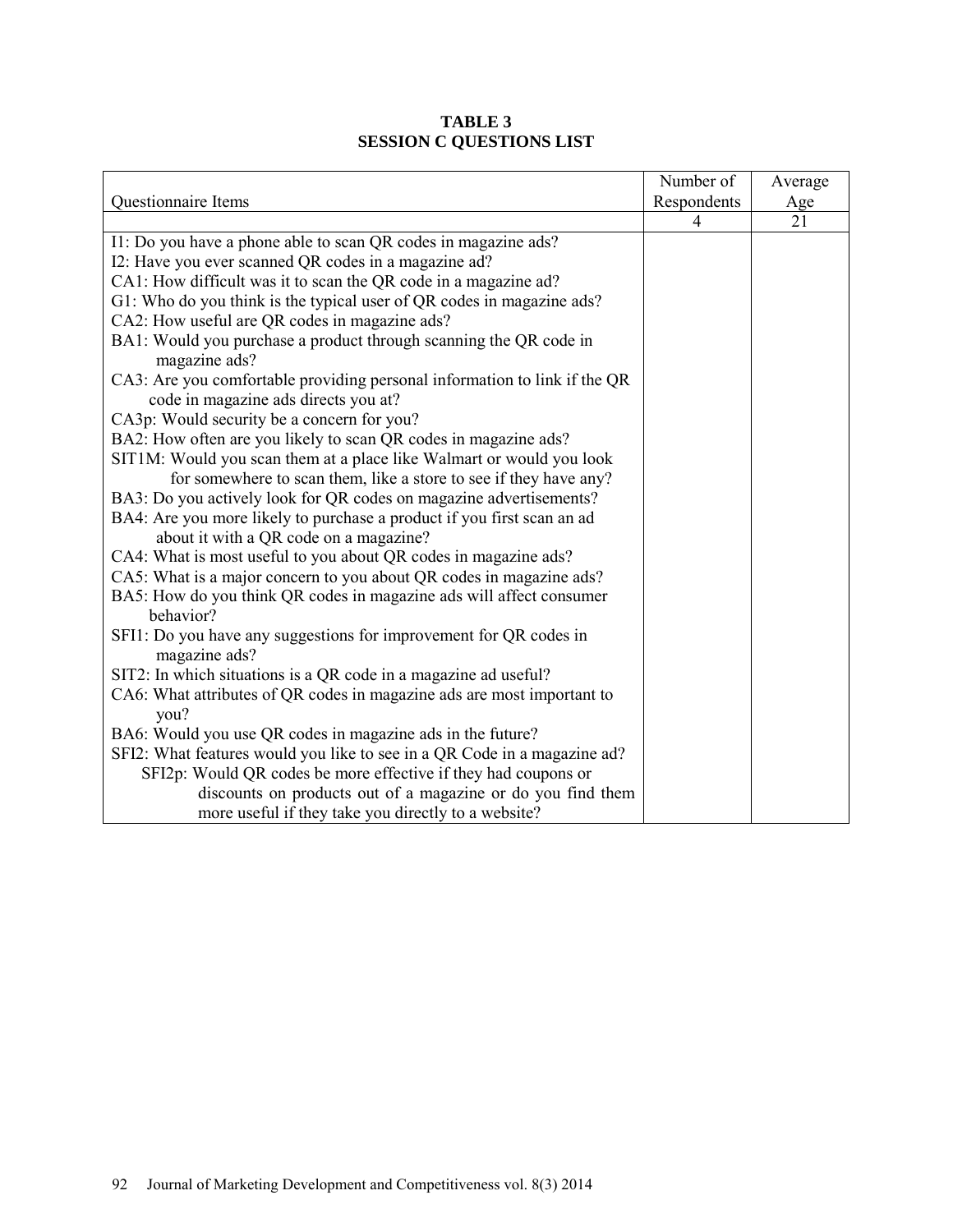#### **Session** | **Moderator** A L. Cass **Respondent Name Occupation Income Range Education Level Age Marital Status**  Chandra Unemployed \$61,000-80,000 High School 31 Married Lane  $\vert$  Full-time  $\vert$  \$61,000-80,000 Master's Degree 30 Married Kevin Full-time Above \$100,000 Doctoral degree 29 Married MacKenzie Part-time Below \$20,000 High School 19 Never Married Levi Part-time Below \$20,000 High School 21 Never Married Jessica Full-time Above \$100,000 Master's Degree 28 Married **Session Moderator** B J. Ferge **Respondent Name Occupation Income Range Education Level Age Marital Status**  Jim Full-time \$41,000-60,000 High School | 60 | Married Gene  $\vert$  Full-time  $\vert$  \$81,000-100,000 High School 38 | Married Mary Full-time  $$21,000$ - $\frac{40,000}{\text{Above}}$ High School 52 | Married Katie Part-time \$100,000 Bachelor's Degree 21 Never Married Tom **Part-time** \$21,000-40,000 High School 53 | Married  $M$ issy Full-time  $\frac{1}{6}$  \$61,000-80,000 High School 39 Married Leonard Full-time  $$21,000$ -40,000 Bachelor's Degree 22 Married Nick Part-time Below \$20,000 Associate Degree 21 Never Married Travis Full-time \$61,000-80,000 Bachelor's Degree 28 Never Married **C Moderator Moderator C J**. Swofford C J. Swofford **Respondent Name Occupation Income Range Education Level Age Marital Status**   $Kyle$  Full-time  $$21,000$ -40,000 High School 23 Never Married Aubrey | Part-time | Below \$20,000 High School 21 Never Married Hailey Unemployed \$21,000-40,000 High School 18 Never Married Samantha Full-time Below \$20,000 High School 21 Never Married

# **TABLE 4 PARTICIPANT PROFILES**